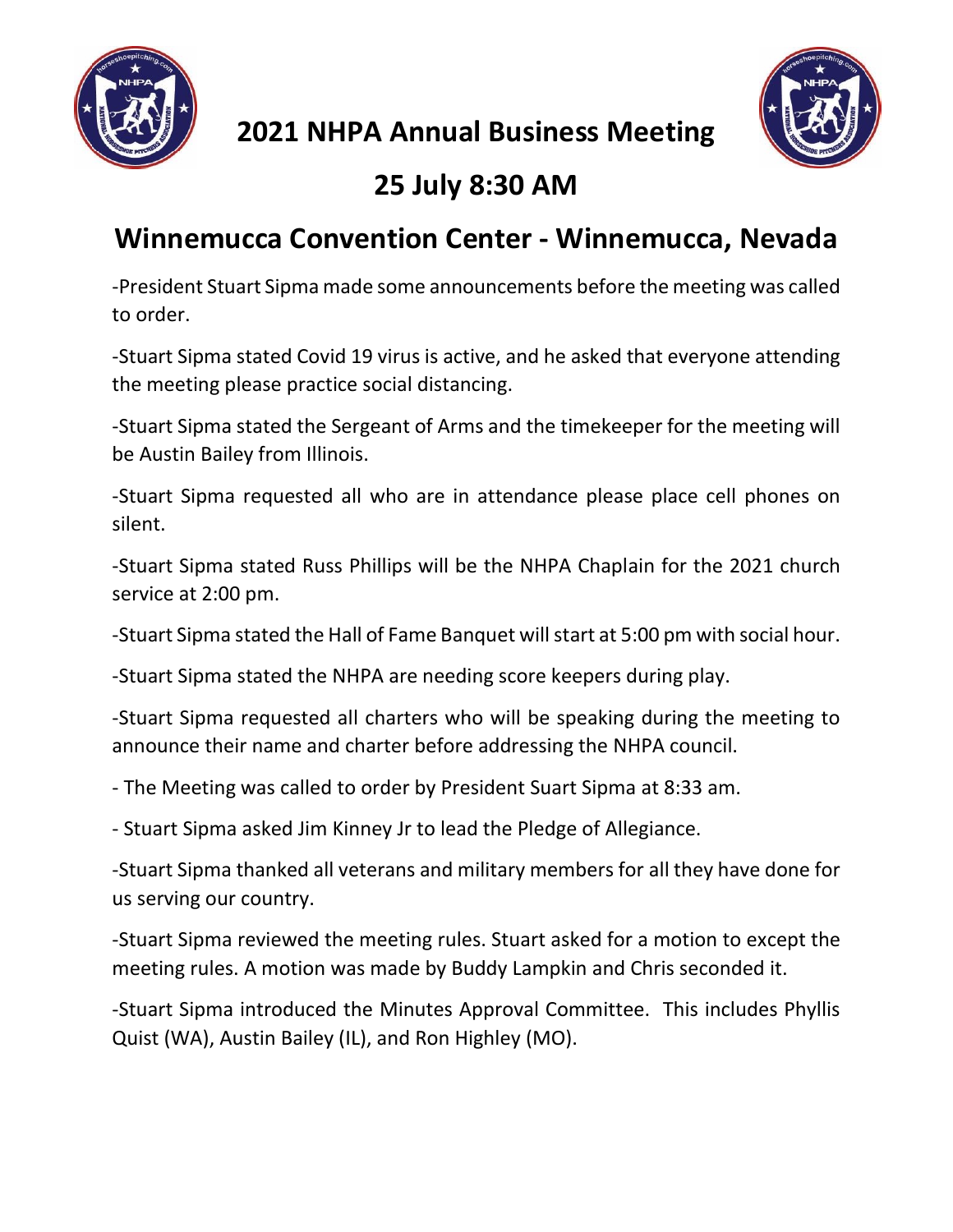-NHPA Secretary/Treasurer, Jim Kinney Jr, was introduced. Jim presented the profit and loss statement for 2020. Jim also read the totals in each of the four accounts as of 25 July 2021. Jim asked for questions. A question was asked by Ron Highley (MO) about the junior account. Jim stated there were still a lot of juniors that have not been paid for their winnings from past world tournaments and scholarship money still in the account. No more questions were asked. A motion was made and approved to accept the 2020 financial report.

-Stuart Sipma read the credential report. There was a total of 71 votes present. 2/3 of the votes were 48, 3/4 of the votes were 54, and simple majority was 36 on any issue.

-Stuart Sipma introduced Sheila Snow, Vice president of communications at discover Monroe West Monroe, for a short presentation on the 2022 NHPA World Tournament.

-Stuart Sipma introduced Lancing Michigan with Mike Price and Megan Ziehmer the 2023 NHPA World Tournament site with a short presentation. Move in is on July 11<sup>th</sup>,2023. The tournament runs from July 17<sup>th</sup> thru July 29<sup>th</sup>, 2023.

-Stuart Sipma opened floor for the World Tournament discussion. Kurt Whaley (SD) asked how much thought has been on making the World Tournament a one-week tournament? Stuart stated he would pass the question on to the next NHPA president and maybe start a committee to investigate a study to see if changing the format would be beneficial. Seth Ohms (UT) made a statement that the championship matches need to have a better showcase. Seth made some suggestions that may help the marketing of the championship matches. Seth also suggested to have a press conference or local press for the winners. Stuart stated the NHPA has been trying to get any press in the local community to attend the tournament but had no one commit. The NHPA Newsline editor, Blain Scott (UT), stated he would be willing to setup after the championship matches to do interviews in the future.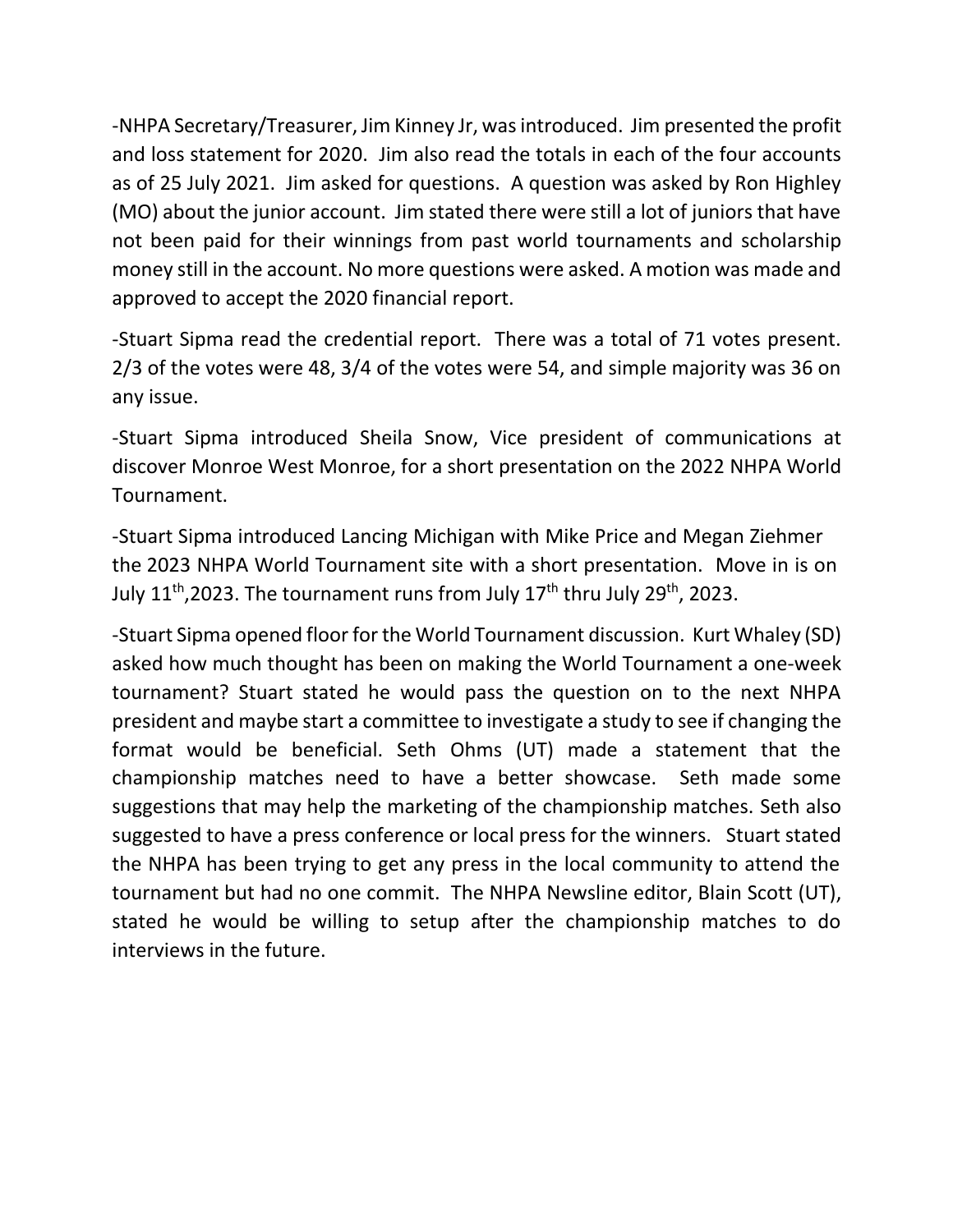-Brian Poole, NHPA 1<sup>st</sup> Vice President, was introduced. Brian stated the new rule books have been revised and are available. Brian Stated there are no rule changes or bylaw changes presented for 2021. Brian stated there should be a wording change on page 21, rule 12, sec D. This is due to the legal marijuana laws thru out the country. Sharon Chiddister (IN) asked the question, how are you going to determine when the pitcher is too impaired to pitch? Brian stated we need to make sure the safety of the pitchers be maintained during play so the judges will be the first to make this determination. Seth Ohms (UT) asked what is the merit to the decisions made by the rules committee on what rules make it thru to the convention for vote? Brian stated the rules committee works conservative to make sure the rule, or bylaw, change presented is for the betterment of the NHPA members and the organization. Seth stated the merit should be for the organization, members, and game in general. Seth also continued by stating there should be some sort of communication from the committee stating why the rule/bylaw submitted did not make it to the floor of the convention.

-Laurie Lampkin, NHPA 2<sup>nd</sup> Vice President, was introduced. Laurie stated 2020 was not a good year for cities in any sport due to the Corona Virus. The reason the NHPA counsel moved Monroe, LA from 2023 to 2022 is the venue originally contracted for Lansing, MI in 2022 was sold. Moving the NHPA world tournament from Monroe, LA to Lansing, MI in 2022 helped Lansing to solidify a new venue for 2023. Laurie stated the NHPA had 11 potential bidders for the 2024 World Tournament site at this time. Laurie stated the NHPA has been working on continuing the NHPA trading cards. Laurie introduced Stan Griggs (MO). Stan stated their committee first introduced the NHPA 2020 set of trading cards producing four different categories, Men's World Champions, Women's World Champions, The Contender's Set, and The Vintage printing 100 sets in each. Stan stated they sold out of the original sets and reprinted 50 sets in each category Stan stated he came up with four categories with 100 sets each for 2021. The four sets for 2021 are Elders World Championship, Seniors World Championship, Hall of Fame, and Juniors. There are 12 card sets in each package. Stan asked the members to support the trading card program that helps solidify the NHPA heritage. Laurie stated this is one way the NHPA is trying to generate income. Laurie stated her team is working on sponsorship for Monster, Bluebell ice cream, and world tournament trophies.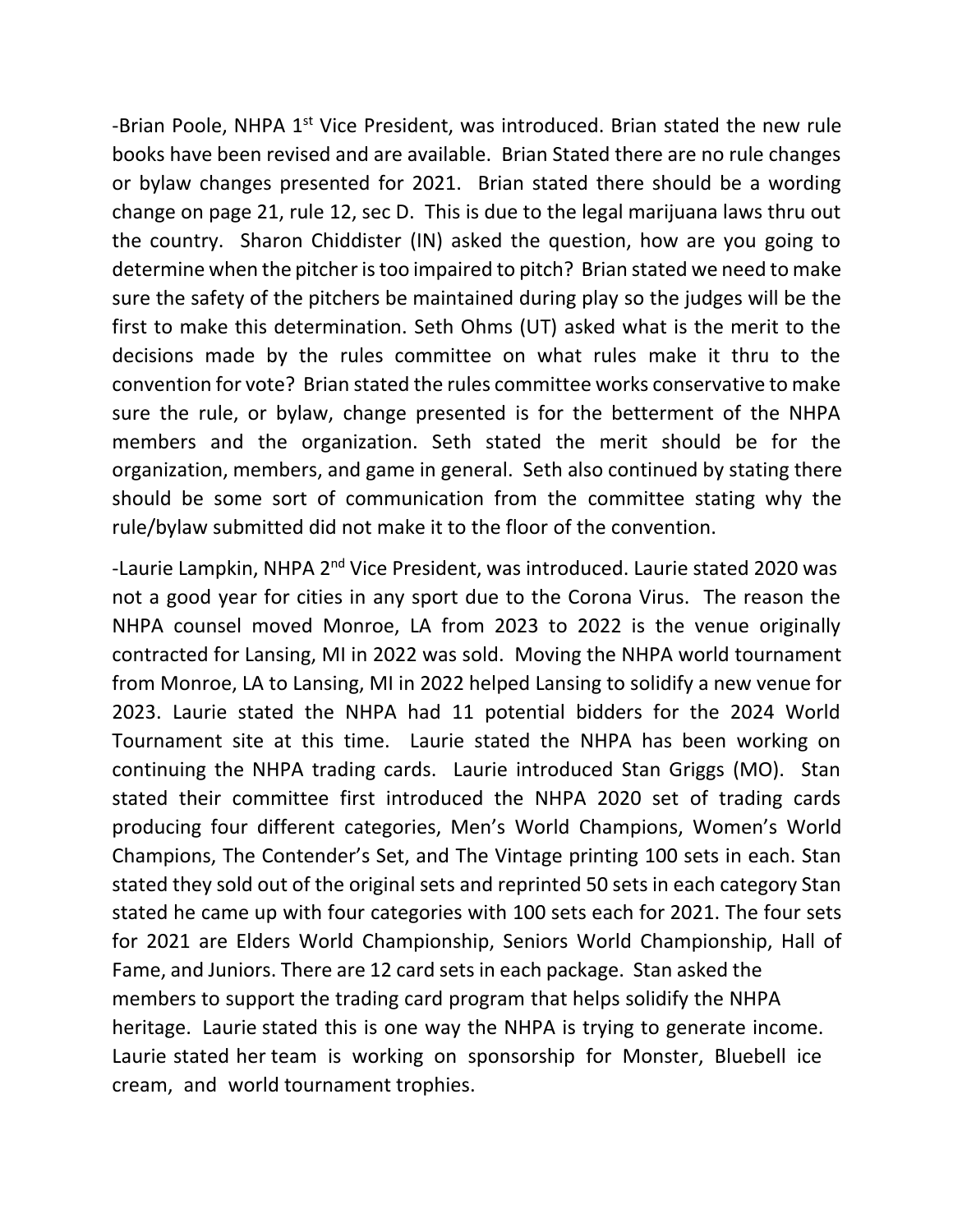Laurie asked that each charter try to keep this information updated. Laurie asked for everyone who is on social media to please refrain from posting negative remarks on social sites and to contact the NHPA if they have any issues. Seth Ohms (UT) asked if the NHPA was generating any income from the advertising on the NHPA webpage also if the NHPA is giving free advertising to products on the webpage? Jim Kinney Jr stated the NHPA is working on trying to clean up the website. Stuart stated the NHPA will not provide free advertising to any company.

-Jerry Smith, NHPA 3<sup>rd</sup> Vice President, was introduced. Jerry thanked Paul Stewart, Blaine Scott, and Dave Sidles for updating the NHPA website. Jerry stated he runs leagues in each charter. Jerry stated the NHPA has between 280 and 300 leagues a year but in 2020 he had 109 leagues. Jerry stated the sanction league tournament is still scheduled for the first week in October. Jerry stated he was the person who ships the trading cards and he had offered a special at the World Tournament for \$70.00 for all four sets because there was not any shipping cost.

-Dalton Rakestraw, NHPA 5<sup>th</sup> Vice President, was introduced. Dalton stated as NHPA 5<sup>th</sup> vise president his duties were Director over Charter Reginal directors, World Tournament Set up director, and Junior director. Dalton stated he has given Reginal Directors access to eShoe to enter and edit tournaments within their charters. Dalton also stated he has been hosting quarterly Zoom meetings bringing different topics to each one. Dalton stated Kurt Whaley (SD) has been attending some of the meetings to answer questions on the eShoe program. Kurt has answered every question posed to him helping the Reginal Directors be better in learning and navigating the program. Dalton stated anyone who has any questions on tournaments in their charter needs to contact their Reginal Director. Kelly Glidewell (VA) asked if there was any chance of outsourcing score keeping during the World Tournament? Stuart Sipma stated the NHPA has reached out to boy scouts and cheerleader groups but do not get many responses. Stuart stated that was up to the host of the Tournaments. Dalton stated the idea was outstanding. Stuart Sipma ended by saying the NHPA would like the charters to step up to the plate wherever the world tournament is being hosted. Buddy Lampkin (KY) asked if the NHPA could put on a clinic and have juniors keep score during the world tournament? Buddy stated who ever keeps the most during the tournament receives a prize. Dalton stated that would be a great idea for juniors. Peter Zepponi (CA) asked if there could be some scheduled activities thru the week for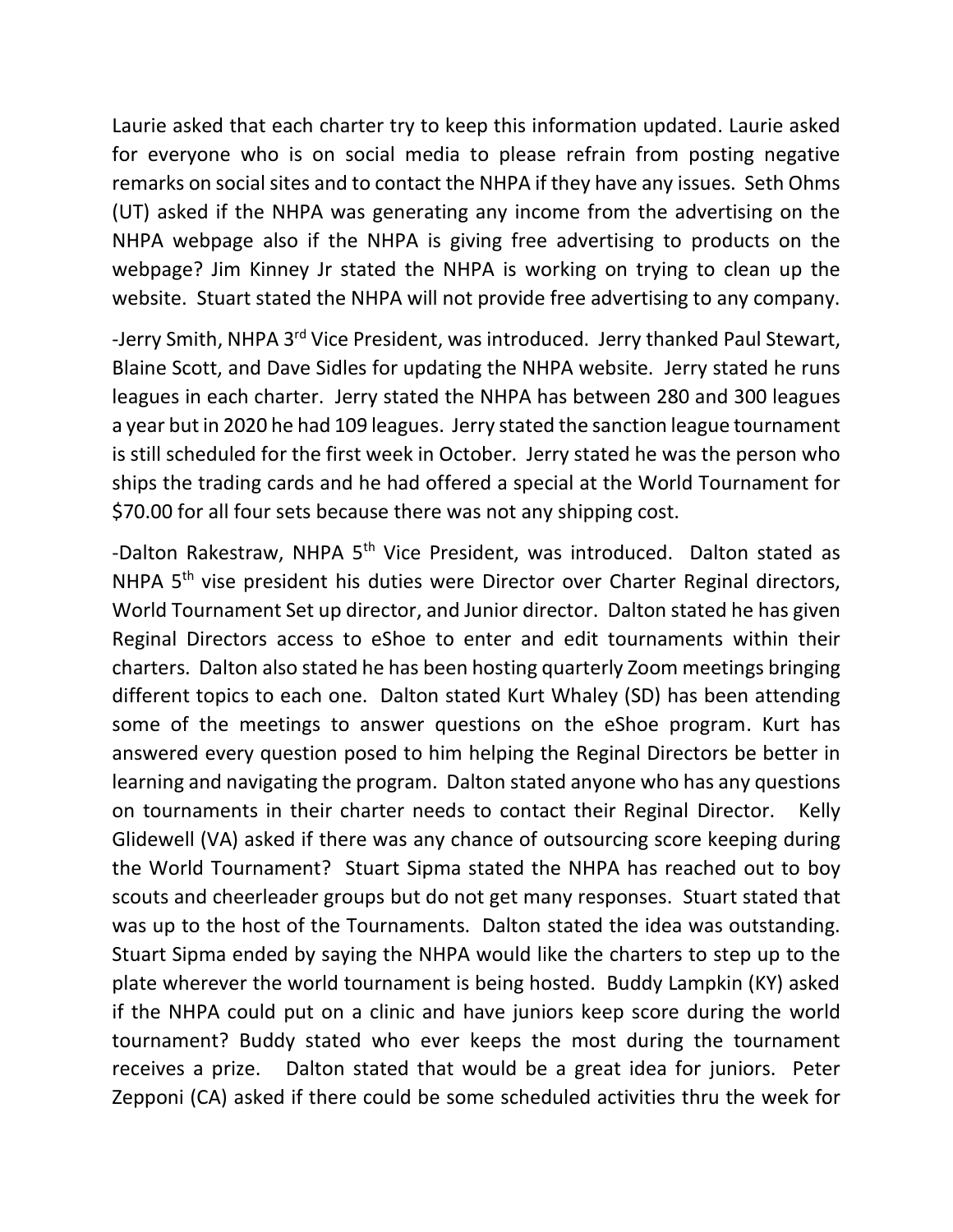the juniors who come to the tournament with their parents who are participants? Dalton stated he has been approached by parents asking if there could be more events for the juniors. Dalton Stated that is very possible and he would investigate it. Seth Ohms (UT) stated it would behoove the NHPA to have more activities for the juniors throughout the world tournament. Seth Ohms asked what he was doing as NHPA Junior director to increase junior growth within the organization. Dalton stated since he took over NHPA junior director in 2020 he has started online Junior tournaments and has generated new junior members. Dalton stated he has been approved for a youth fund to look out to promote and increase junior participation. Dalton stated he has joined the National Alliance for Youth Sports to get some feed back on how to manage and facilitate youth sports.

-Stuart Sipma asked for a moment of silence for the NHPA fourth Vice President, Wayne Callicoatte (TX), who passed away 15 June 2021. He fought to attend the world tournament right to the end.

-Jim Kinney Jr, NHPA Secretary/Treasurer, was introduced. Jim stated this time in 2019 we had no idea how many pitchers we had in each charter until we received the end of year report. Jim stated the eShoe program has made it possible to track instantaneous how many pitchers are in each charter, who has paid, or not paid, and other areas needed to track the NHPA membership each year. Jim stated the eShoe program has helped manage his job tremendously and has also helped all the charters. Jim Kinney Jr asked Kurt Whaley (SD) to address the convention participants with an update on the eshoe program. Kurt stated he was nervous rolling out the program, but it has been accepted with positive feedback. Kurt stated he set up the program to be introduced in three different phases. Kurt stated he wanted to talk about what is left in the last phase. Kurt stated they just implemented a new page on the NHPA webpage for new members to join without going thru a charter. Kurt stated one of the items he is still working on is how to clone a schedule so the Reginal Directors would not have to recreate the schedule every year. They could just edit and update in eShoe. Kurt stated they are trying to make the results a little more user friendly when viewing them in eShoe. Kurt stated they are working on a way members can upload the results for all events in the charters. Kurt stated they are working on a way to put entries into each tournament right in eShoe. This would allow the Tournament Directors to download tournament results right out of eShoe. Kurt stated they are working to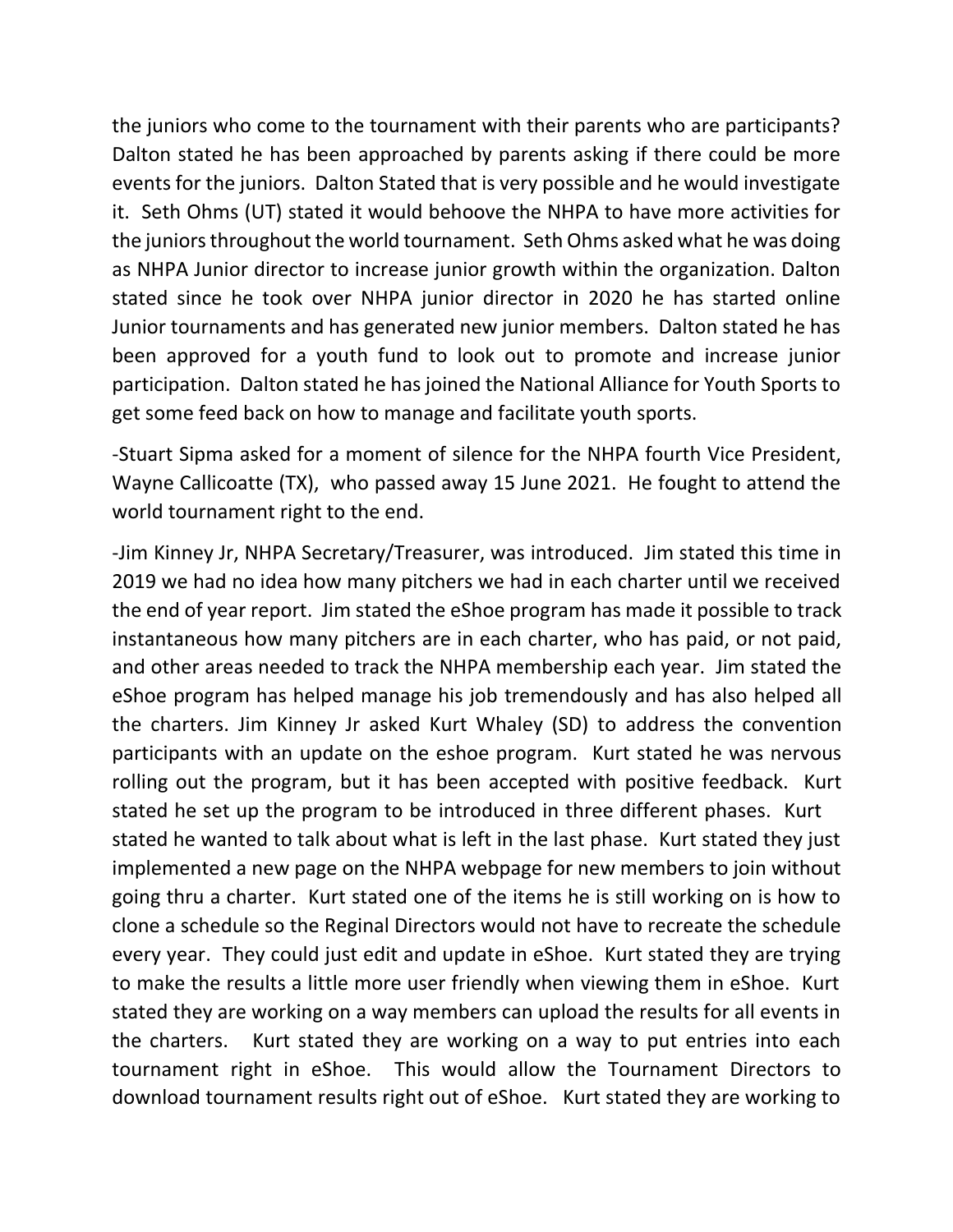help charters maintain charter fees thru eShoe. Kurtstated there will be a few bugs throughout the process, but he will be there to edit them. Blaine Scott (UT) asked if there was a way to automatically generate a report from eShoe to send to Lauri Lampkin to help with new member packets? Kurt stated it is an easy thing that could be created. Kurt stated he hopes everyone who has a mobile phone, or I pad, has the links to eShoe and the NHPA website. Kurt stated the NHPA is working on everything being mobile friendly and paperless. Jim Kinney stated the 2021 world tournament entries were closed at 730 entries. Jim stated there had been 75 dropouts and there are 719 entries to date. Jim stated the world tournament has gone well and smooth. Jim stated the NHPA team has done a fantastic job of running the tournament.

-Blaine Scott, Newsline editor, Social Media Director, and webpage Director, was introduced. Blaine stated he appreciated all who submitted articles to the Newsline.

-Phyllis Quist, board member for the NHPF, was introduced. Phyllis stated she was giving a report in place of Casey Sluys, NHPF president, who is going thru some serious health issues. Phyllis stated the NHPA Hall of Fame building is closed for now. If there is someone who wants to tour the Hall of Fame, they need to call to schedule an appointment. On behalf of the NHPF Phyllis would like to thank everyone for their donations. Phyllis stated Joe Faron has stepped down as an NHPF board member and Norm Pierce will take his place. Phyllis stated Joe Faron was one of the main driving forces on the construction of the NHPA Hall of Fame. Phyllis stated a brick will be placed in the plaza for Joe Faron. Phyllis stated if anyone wanted to purchase a brick to be placed at the Hall of Fame you can go online and to make the purchase. Stuart Sipma stated the NHPF provides grants for those in charters who want to build new pits to start a league and if they are interested to contact the NHPF.

-Stuart Sipma stated election of officers in 2021 are the President and the Fifth Vice President. Stuart stated each officer would be on a three-year term per the NHPA bylaws. Stuart stated there were two candidates for 5<sup>th</sup> Vice President. Stuart stated he would be reading Don Epps(OH) bio because he could not be present and then he would introduce Dalton Rakestraw (IL). Stuart read Don's bio and ask Dalton to address the convention with his bio. Dalton read his bio then Stuart asked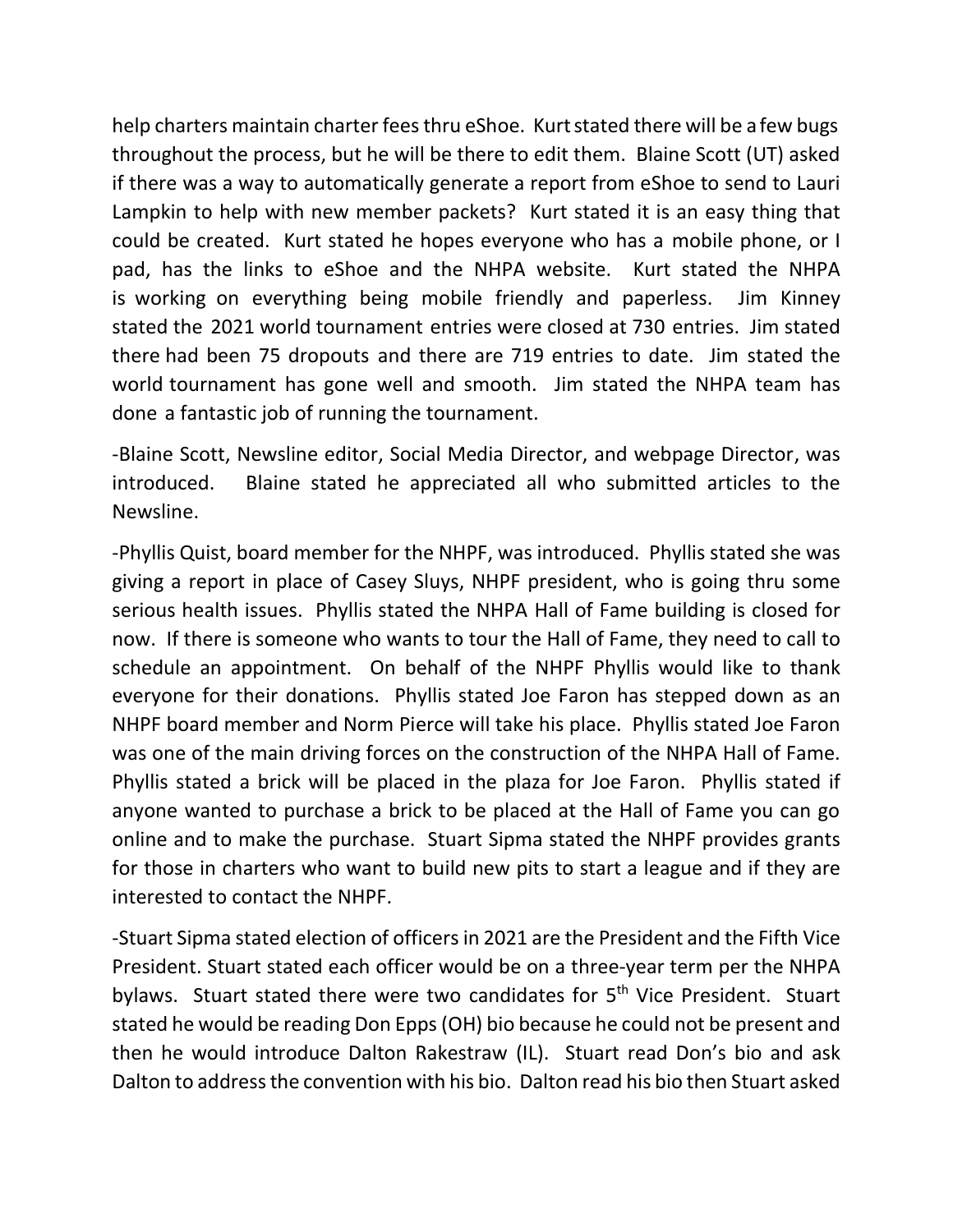the convention delegates to cast their vote for the person they would like to have as the 5<sup>th</sup> Vice President. Stuart introduced Gary Roberts (OH) who by rule of acclamation, in Roberts Rule, was the only candidate for NHPA President therefore was inducted as the next President of the National Horseshoe Pitchers Association effective Jan 1<sup>st</sup>, 2022. Gary Roberts stated the NHPA owes a huge debt of gratitude to Stuart Sipma for all his years of service. Gary stated when he thought of running for President, he had two important things necessary to determine his decision. Gary stated his Wife was the first thing. It was important to know that she supported his decision. Gary stated the second thing was to talk to his employer where he was Director of Operation for 12 community health centers. Gary stated he has been able to locate a replacement for his position and is planning on retiring to coincide with becoming NHPA President. Gary stated he thinks it is important to know the horseshoe family he comes from. Gary stated over seventy members of his family have pitched in sanction leagues or tournaments. Gary read all the achievements his family has accomplished over the years. Gary stated the reasons for him wanting to be NHPA President is the NHPA team and the enjoyment of the sport. Gary stated we are all aware of the problems in our sport. Gary stated he did not think anyone has all the answers, but he has the passion and the ability to work hard towards our goals. Gary stated everyone is going to have to work together. Stuart Sipma stated he will be working with Gary till the end of the year on all critical decisions.

-Stuart Sipma stated the results for the 5<sup>th</sup> Vice President was in. Dalton Rakestraw had 69 votes and Don Epps had 2 votes. Stuart Sipma announced Dalton Rakestraw was the NHPA 5<sup>th</sup> Vice President for the next 3 years.

-Stuart Sipma stated he and the incoming president, Gary Roberts met and appointed an NHPA 4<sup>th</sup> Vice President to replace Wayne Callicoatte (TX). Stuart Sipma introduced Barbara Carson (AZ) as the new 4th Vice President. Barb stated it was an honor to be elected to the NHPA Council and looks forward to working with all the wonderful people. Barbara stated she wanted to thank her husband for all the support he gives her.